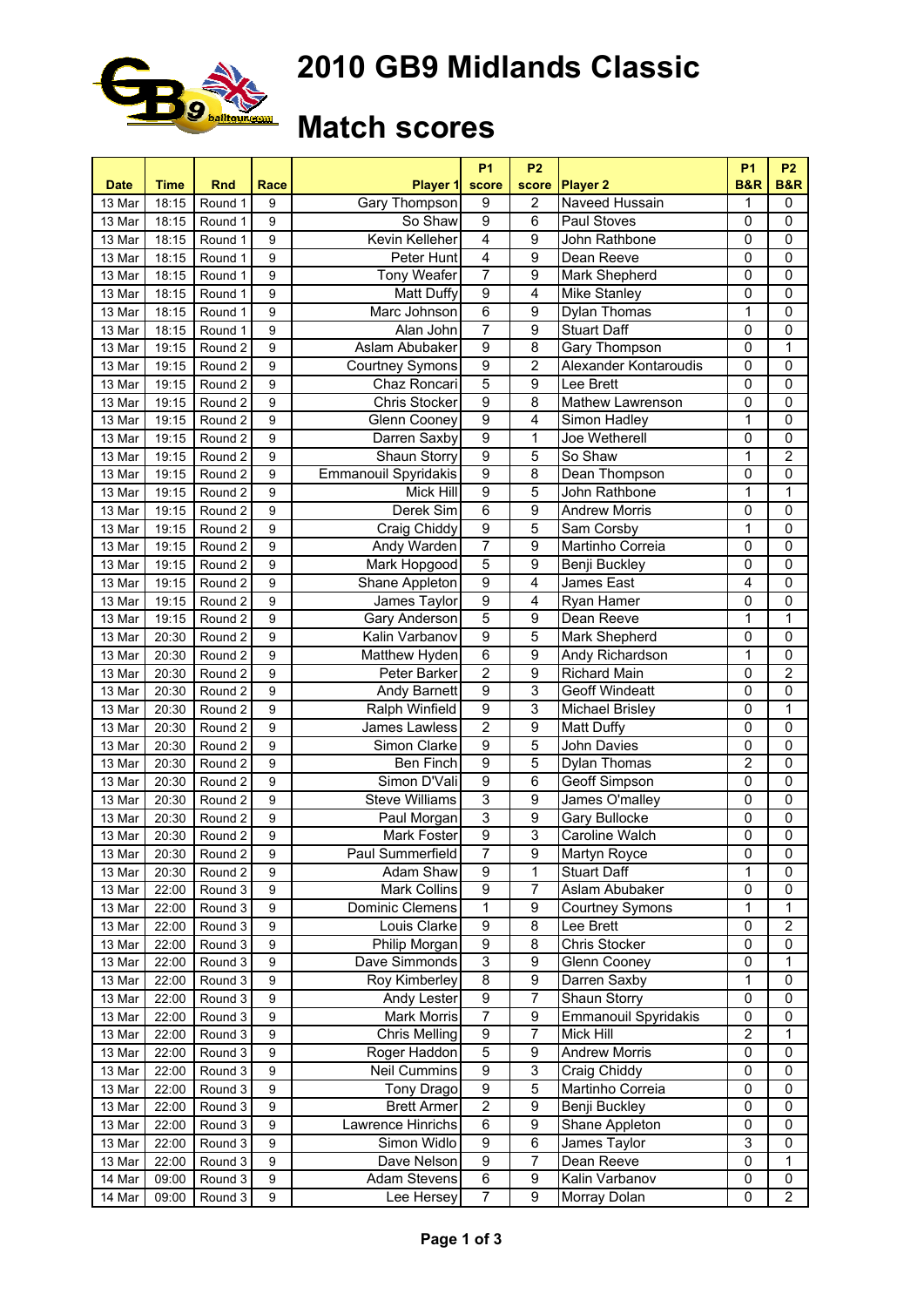

# **2010 GB9 Midlands Classic**

### **Match scores**

| <b>Date</b> | <b>Time</b> | <b>Rnd</b> | Race             | <b>Player 1</b>                    | <b>P1</b><br>score      | P <sub>2</sub><br>score | <b>Player 2</b>             | <b>P1</b><br><b>B&amp;R</b> | <b>P2</b><br><b>B&amp;R</b> |
|-------------|-------------|------------|------------------|------------------------------------|-------------------------|-------------------------|-----------------------------|-----------------------------|-----------------------------|
| 14 Mar      | 09:00       | Round 3    | 9                | <b>Robin Cripps</b>                | 6                       | 9                       | Andy Richardson             | $\mathbf 0$                 | $\mathbf 0$                 |
| 14 Mar      | 09:00       | Round 3    | 9                | Neil Margossian                    | 5                       | $\overline{9}$          | Richard Main                | 2                           | 1                           |
| 14 Mar      | 09:00       | Round 3    | 9                | Dan Lim                            | 4                       | 9                       | <b>Andy Barnett</b>         | 1                           | $\pmb{0}$                   |
| 14 Mar      | 09:00       | Round 3    | 9                | Mark Hughes                        | 9                       | $\overline{7}$          | <b>Ralph Winfield</b>       | 1                           | $\overline{2}$              |
| 14 Mar      | 09:00       | Round 3    | 9                | Colin Rennison                     | $\overline{9}$          | 5                       | <b>Matt Duffy</b>           | 1                           | $\mathbf 0$                 |
| 14 Mar      | 09:00       | Round 3    | 9                | James Welch                        | $\overline{9}$          | 4                       | Simon Clarke                | $\overline{2}$              | $\overline{0}$              |
| 14 Mar      | 09:00       | Round 3    | 9                | David Carter                       | 7                       | 9                       | <b>Ben Finch</b>            | $\mathbf 0$                 | $\overline{0}$              |
| 14 Mar      | 09:00       | Round 3    | 9                | Alan Millership                    | 9                       | 5                       | Simon D'Vali                | $\overline{2}$              | $\pmb{0}$                   |
| 14 Mar      | 09:00       | Round 3    | 9                | Jonny Cooper                       | 9                       | 7                       | <b>Mark Lovell</b>          | 0                           | 1                           |
| 14 Mar      | 09:00       | Round 3    | 9                | Dave McCarthy                      | $\overline{3}$          | 9                       | James O'malley              | $\mathbf 0$                 | $\overline{2}$              |
| 14 Mar      | 09:00       | Round 3    | 9                | Chun Hao Man                       | 6                       | 9                       | <b>Gary Bullocke</b>        | 0                           | 0                           |
| 14 Mar      | 09:00       | Round 3    | 9                | <b>Adam Collins</b>                | 9                       | 6                       | Mark Foster                 | 0                           | 1                           |
| 14 Mar      | 09:00       | Round 3    | 9                | David Hopkin                       | 9                       | 5                       | Martyn Royce                | 1                           | $\mathbf 0$                 |
| 14 Mar      | 09:00       | Round 3    | 9                | Ben Moore                          | $\overline{9}$          | 5                       | Adam Shaw                   | $\overline{2}$              | $\overline{2}$              |
| 14 Mar      | 10:00       | Round 4    | 9                | Mark Gray                          | $\overline{9}$          | 1                       | <b>Mark Collins</b>         | 1                           | $\mathbf 0$                 |
| 14 Mar      | 10:00       | Round 4    | 9                | Luke Rollison                      | $\overline{4}$          | $\overline{9}$          | <b>Courtney Symons</b>      | 1                           | 2                           |
| 14 Mar      |             | Round 4    | 9                | Kevin Uzzell                       | 9                       | 3                       | Louis Clarke                | $\overline{2}$              | 1                           |
| 14 Mar      | 10:00       |            | 9                |                                    | $\overline{9}$          | 3                       | Philip Morgan               | $\overline{2}$              | $\mathbf 0$                 |
| 14 Mar      | 10:00       | Round 4    | 9                | Imran Majid<br><b>Steven Petty</b> | $\overline{9}$          | $\overline{2}$          | <b>Glenn Cooney</b>         | 1                           | 0                           |
|             | 10:00       | Round 4    |                  |                                    | 9                       |                         |                             | 1                           |                             |
| 14 Mar      | 10:00       | Round 4    | 9                | Alan Coton                         |                         | 3                       | Darren Saxby                |                             | 1                           |
| 14 Mar      | 10:00       | Round 4    | 9                | Michael Valentine                  | 9                       | 4                       | Andy Lester                 | $\mathbf 0$                 | $\mathbf 0$                 |
| 14 Mar      | 10:00       | Round 4    | 9                | Jason Howard                       | $\overline{9}$          | 4                       | <b>Emmanouil Spyridakis</b> | 1                           | $\mathbf 0$                 |
| 14 Mar      | 10:00       | Round 4    | 9                | Damian Massey                      | $\overline{2}$          | 9                       | <b>Chris Melling</b>        | 1                           | $\overline{0}$              |
| 14 Mar      | 10:00       | Round 4    | 9                | Andrew Appleton                    | $\overline{9}$          | 4                       | <b>Andrew Morris</b>        | $\mathbf 0$                 | $\pmb{0}$                   |
| 14 Mar      | 10:00       | Round 4    | 9                | Martin Chapman                     | 9                       | 4                       | <b>Neil Cummins</b>         | 3                           | $\mathbf 1$                 |
| 14 Mar      | 10:00       | Round 4    | 9                | <b>Chris Cowie</b>                 | 6                       | 9                       | Tony Drago                  | $\overline{2}$              | $\pmb{0}$                   |
| 14 Mar      | 10:00       | Round 4    | 9                | Paul Williams                      | 5                       | $\overline{9}$          | <b>Benji Buckley</b>        | $\mathbf 0$                 | 3                           |
| 14 Mar      | 10:00       | Round 4    | 9                | Jayson Shaw                        | 8                       | 9                       | Shane Appleton              | 0                           | 1                           |
| 14 Mar      | 10:00       | Round 4    | 9                | <b>Tony Southern</b>               | 1                       | 9                       | Simon Widlo                 | 0                           | $\overline{2}$              |
| 14 Mar      | 10:00       | Round 4    | 9                | Karl Boyes                         | $\boldsymbol{9}$        | 6                       | Dave Nelson                 | 0                           | $\mathbf 0$                 |
| 14 Mar      | 11:15       | Round 4    | 9                | Adam Benn Smith                    | $\overline{9}$          | 0                       | Kalin Varbanov              | 1                           | $\mathbf 0$                 |
| 14 Mar      | 11:15       | Round 4    | 9                | Craig Dixon                        | $\overline{9}$          | 4                       | <b>Morray Dolan</b>         | $\overline{2}$              | $\mathbf 0$                 |
| 14 Mar      | 11:15       | Round 4    | 9                | Stephen Capaldi                    | $\overline{8}$          | $\overline{9}$          | Andy Richardson             | $\overline{2}$              | $\overline{0}$              |
| 14 Mar      | 11:15       | Round 4    | 9                | <b>Stewart Colclough</b>           | 5                       | $\overline{9}$          | <b>Richard Main</b>         | $\mathbf 0$                 | 1                           |
| 14 Mar      | 11:15       | Round 4    | 9                | <b>Phil Burford</b>                | $\overline{9}$          | $\overline{2}$          | Andy Barnett                | $\overline{2}$              | $\mathbf 0$                 |
| 14 Mar      | 11:15       | Round 4    | 9                | Andrew Worthington                 | $\overline{9}$          | 8                       | Mark Hughes                 | 1                           | 0                           |
| 14 Mar      | 11:15       | Round 4    | 9                | <b>Scott Higgins</b>               | $\overline{9}$          | $\overline{2}$          | Colin Rennison              | $\overline{2}$              | $\overline{0}$              |
| 14 Mar      | 11:15       | Round 4    | 9                | Chris Buckmaster                   | 9                       | 6                       | James Welch                 | $\mathbf 0$                 | $\mathbf 0$                 |
| 14 Mar      | 11:15       | Round 4    | 9                | James Kay                          | $\mathbf 2$             | 9                       | Ben Finch                   | 0                           | $\boldsymbol{2}$            |
| 14 Mar      | 11:15       | Round 4    | 9                | Jonathan Mathers                   | $\overline{4}$          | 9                       | Alan Millership             | $\mathbf 0$                 | 1                           |
| 14 Mar      | 11:15       | Round 4    | 9                | Craig Osborne                      | 9                       | 1                       | Jonny Cooper                | 0                           | 0                           |
| 14 Mar      | 11:15       | Round 4    | 9                | Mike Rogers                        | 3                       | 9                       | James O'malley              | 0                           | $\pmb{0}$                   |
| 14 Mar      | 11:15       | Round 4    | 9                | Darren Appleton                    | 6                       | 9                       | Gary Bullocke               | 0                           | 1                           |
| 14 Mar      | 11:15       | Round 4    | 9                | Matthew Ford                       | 9                       | 3                       | <b>Adam Collins</b>         | 1                           | $\mathbf 0$                 |
| 14 Mar      | 11:15       | Round 4    | 9                | Kevin Simpson                      | 6                       | 9                       | David Hopkin                | 1                           | 0                           |
| 14 Mar      | 11:15       | Round 4    | 9                | Daryl Peach                        | 9                       | 3                       | Ben Moore                   | 1                           | 1                           |
| 14 Mar      | 12:45       | Last 32    | 9                | Mark Gray                          | $\boldsymbol{9}$        | $\overline{7}$          | <b>Courtney Symons</b>      | 2                           | 1                           |
| 14 Mar      | 12:45       | Last 32    | 9                | Kevin Uzzell                       | $\boldsymbol{9}$        | 4                       | Imran Majid                 | $\overline{2}$              | 0                           |
| 14 Mar      | 12:45       | Last 32    | 9                | <b>Steven Petty</b>                | $\overline{9}$          | $\overline{7}$          | Alan Coton                  | $\overline{4}$              | 1                           |
| 14 Mar      | 12:45       | Last 32    | 9                | Michael Valentine                  | 9                       | $\overline{7}$          | Jason Howard                | $\overline{2}$              | 3                           |
| 14 Mar      | 12:45       | Last 32    | 9                | <b>Chris Melling</b>               | $\overline{9}$          | $\overline{6}$          | Andrew Appleton             | $\overline{2}$              | 1                           |
| 14 Mar      | 12:45       | Last 32    | 9                | Martin Chapman                     | $\overline{3}$          | $\overline{9}$          | Tony Drago                  | 0                           | $\mathbf 0$                 |
| 14 Mar      | 12:45       | Last 32    | 9                | <b>Benji Buckley</b>               | $\overline{9}$          | 4                       | Shane Appleton              | 3                           | $\mathbf 0$                 |
| 14 Mar      | 12:45       | Last 32    | 9                | Simon Widlo                        | $\overline{\mathbf{4}}$ | 9                       | Karl Boyes                  | 2                           | 0                           |
| 14 Mar      | 12:45       | Last 32    | 9                | Adam Benn Smith                    | 9                       | $\overline{7}$          | Craig Dixon                 | $\overline{2}$              | $\boldsymbol{2}$            |
| 14 Mar      | 12:45       | Last 32    | $\boldsymbol{9}$ | Andy Richardson                    | $\boldsymbol{9}$        | $\overline{2}$          | Richard Main                | $\mathbf 0$                 | $\pmb{0}$                   |